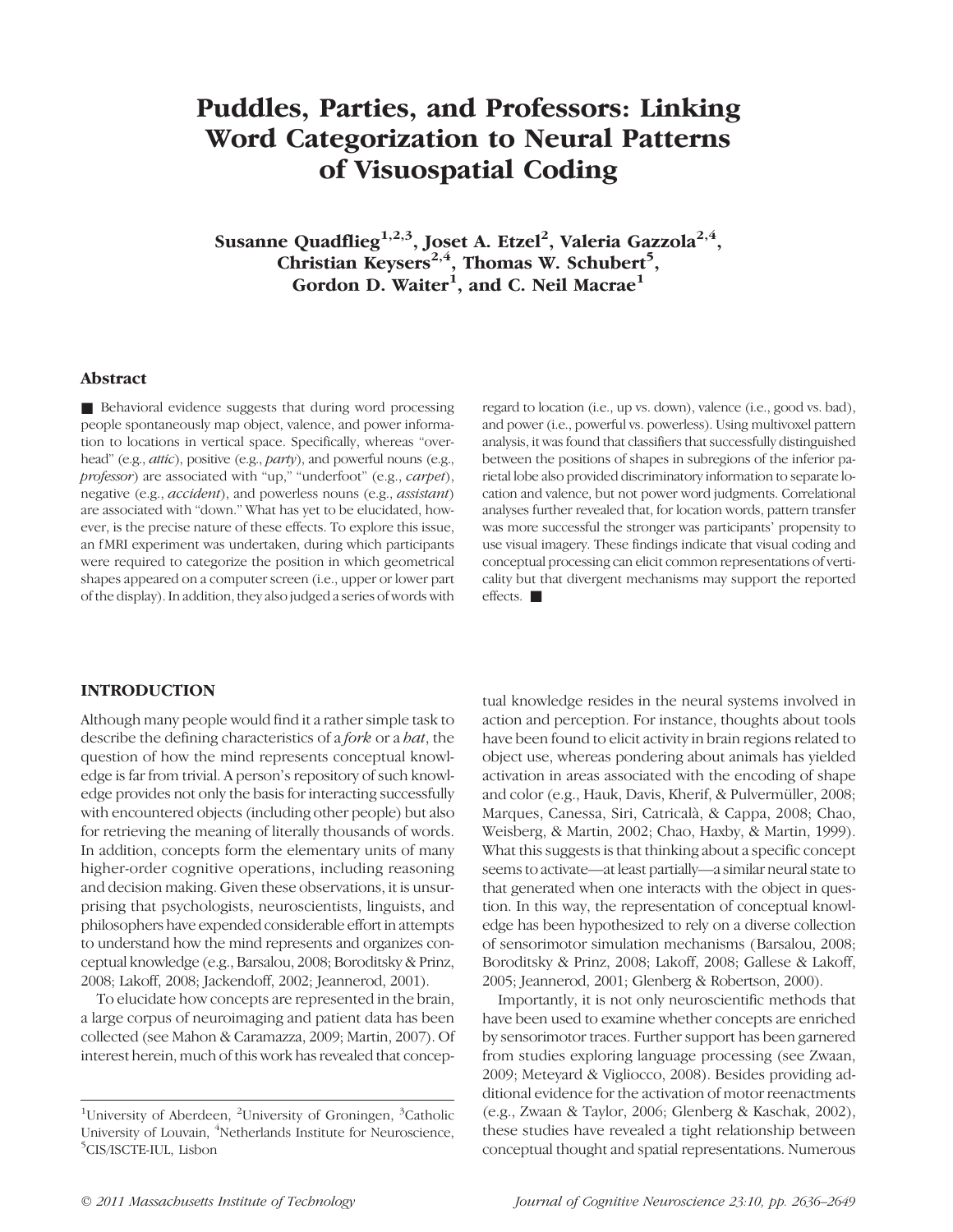experiments have found that the arrangement of words on a computer screen can influence how rapidly semantic knowledge is retrieved. For instance, when asked to judge the relatedness of words, which are presented one above the other (e.g., *branch* above *root* vs. *root* above *branch*), participants can affirm word relatedness faster when the arrangement follows that observed in the world (Zwaan & Yaxley, 2003). Similarly, participants required to judge the animacy of stimuli respond faster when the spatial appearance of the words on a computer screen reflects the veridical position of the objects they denote (e.g., when the word attic appears at the top rather than at the bottom of the screen; Šetić & Domijan, 2007).

Intriguingly, similar effects have been reported for words that have no obvious spatial component. In an influential study, Meier and Robinson (2004) revealed that participants asked to sort words according to valence (i.e., whether they referred to something positive or negative) responded faster when positive items (e.g., love) were presented in the upper half and negative items (e.g., *danger*) were in the lower half of a computer screen (compared with the opposite arrangement). In addition, it has been suggested that words referring to people in powerful or powerless positions (e.g., master vs. slave) may also elicit associations of verticality (Casasanto, 2009; Zwaan, 2009). When, however, Schubert (2005) used an experimental paradigm, in which single words appeared in upper or lower positions on a computer screen—a setup that successfully revealed spatial congruency effects for both object and valence words (Šetić & Domijan, 2007; Meier & Robinson, 2004)—only partial evidence for power space mapping was observed. Although words denoting influential people were judged more quickly as powerful when presented in the upper compared with the lower part of the screen, a speed difference for words referring to powerless individuals on the basis of screen position was not observed. Notwithstanding this finding, it has repeatedly been claimed that people map object, valence, and power-related words to locations in vertical space (e.g., Casasanto, 2009; Zwaan, 2009; Meier, Hauser, Robinson, Kelland Friesen, & Schjeldahl, 2007).

Of relevance to the current inquiry, the precise mechanism supporting word verticality mappings remains a matter of debate (see Pecher, van Dantzig, Boot, Zanolie, & Huber, 2010). Most commonly, it has been suggested that retrieving the meaning of object, valence, and power words may activate spatial representations that either conflict or converge with those elicited by different screen positions (Schubert, 2005; Meier & Robinson, 2004; Zwaan & Yaxley, 2003). In the case of object words (e.g., attic), the activation of such spatial information has been argued to reflect the everyday occurrence of encountering concrete objects at specific locations in vertical space (Šetić & Domijan, 2007; Zwaan & Yaxley, 2003). For valence and power words, however, such an experience-based explanation seems less applicable, given that words such as freedom and manager have no direct spatial connotations (but see

Schubert, Waldzus, & Seibt, in press, for a discussion of this issue).

Instead, it has been suggested that, in the English language, positive and negative concepts, as well as powerful and powerless concepts, may be linked to locations in vertical space via metaphors. For example, we are taught that the righteous go up to heaven, whereas sinners go *down* to hell (Meier & Robinson, 2004). Similarly, we learn to *look*  $\mu$  to those at the height of their power, whereas we *look* down on subordinates (Schubert, 2005). Thus, via metaphorical mapping, space-unrelated target domains (i.e., valence and power) can be linked to a concrete source domain (i.e., verticality; Lakoff & Johnson, 1999). Importantly, it is thought that "to the extent that mental representations in perceptuomotor source domains constitute abstract concepts, these concepts can be instantiated by the same neural […] structures that simulate perception and action in the physical world" (Casasanto, 2009, p. 352).

But what are the neural structures that allow humans to experience vertical space in the first place? It is widely agreed that a person's sense of orientation in space relies heavily on a combination of vestibular and visual cues. Although the existence of primary vestibular cortex remains a matter of debate, accumulating evidence indicates that processing vestibular information at the cortical level is highly localized (for a review, see Brandt & Dietrich, 1999). The artificial induction of vestibular sensations by means of caloric irrigation, galvanic stimulation, or specific tone bursts, for instance, has been found to elicit enhanced activity in the inferior parietal lobe (IPL) (Schlindwein et al., 2008; Eickhoff, Weiss, Amunts, Fink, & Zilles, 2006; Stephan et al., 2005). Along similar lines, lesions in the IPL have been found to cause vestibular syndromes such as vertigo (Naganuma et al., 2006; Urasaki & Yokota, 2004). Finally, the coding of verticality based on visual information has also been associated with IPL activity regardless of whether participants are required (i) to judge the vertical position of a target dot in relation to a reference line (up vs. down, Baciu et al., 1999), (ii) to report the position of both hands of an analogue clock at a certain time on the clock face (e.g., upper vs. lower half; Trojano et al., 2002), or (iii) to determine the type of spatial relation (e.g., above/below) between object pairs (Amorapanth, Widick, & Chatterjee, 2010; Corradi-Dell'Aqua, Hesse, Rumiati, & Fink, 2008).

Given these observations, the claim that space-unrelated target domains such as valence and power may be linked to representations of verticality via metaphorical mapping raises an intriguing question. Does the processing of verticality-related words share a common neural signature in the IPL with verticality coding based on visual input? Addressing this possibility, the current investigation used multivoxel pattern classification analysis (MVPA; O'Toole, Abdi, Pénard, Dunlop, & Parent, 2007) to explore if the neural patterns that differentiate between the spatial coding of"up" or"down" based on percepts can also be used to separate conceptual judgments of words pertaining to objects (e.g., carpet, ceiling), valence (e.g., delight, disaster),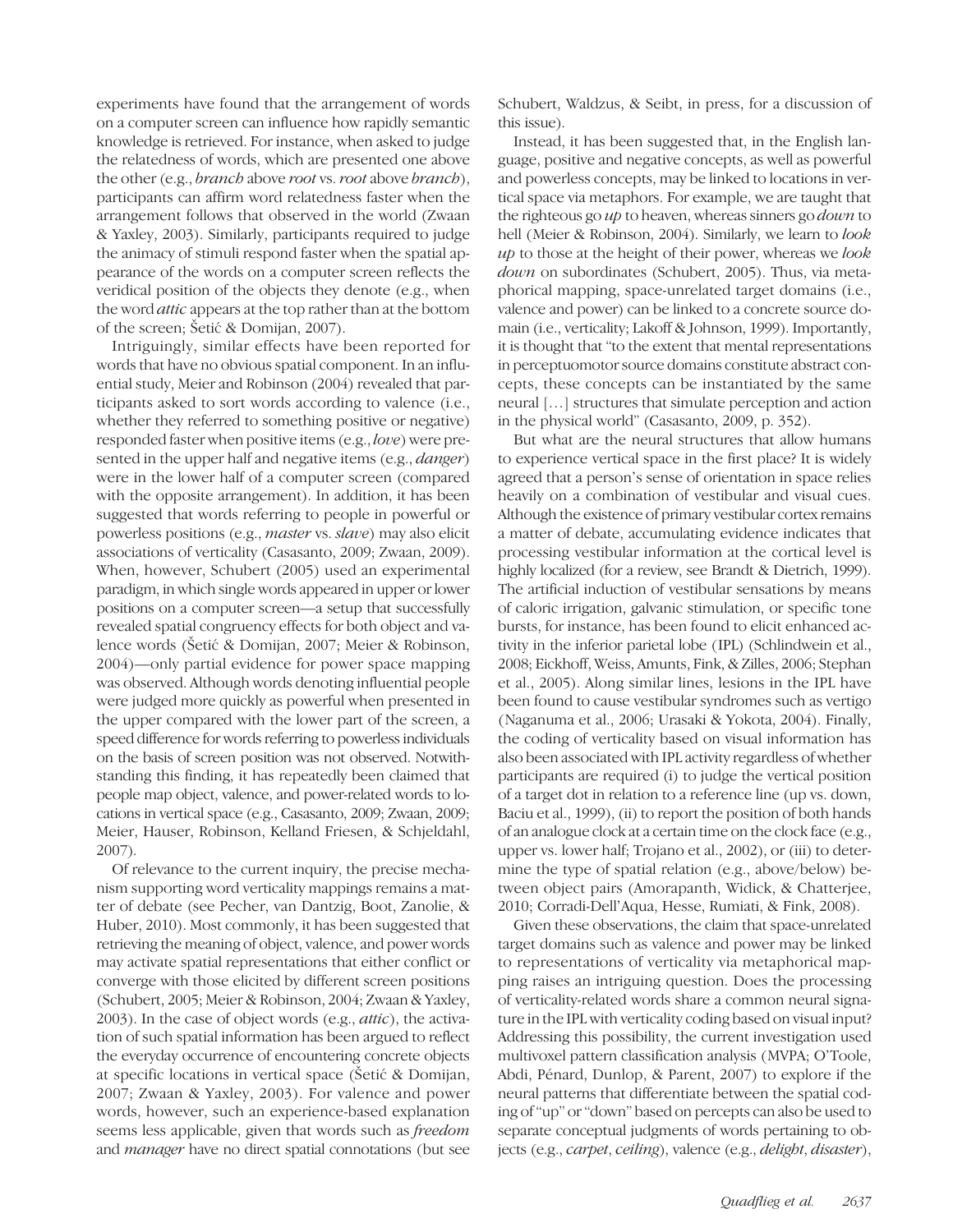and power (e.g., manager, assistant). Notably, by utilizing MVPA, we refrained from merely establishing the involvement of a specific brain region that has previously been associated with spatial processing—a pitfall that has been termed "reverse inference." Such inferences are known to be problematic, particularly when regions are found to be active during many different mental operations (Poldrack, 2006). In contrast, neural pattern classifiers offer the possibility to identify mental states from distributed neural activity, thereby enabling researchers to test the similarity structure of mental processes across tasks (Poldrack, Halchenko, & Hanson, 2009).

# METHODS

## Participants

Twenty-one undergraduate students from the University of Aberdeen (11 men), with ages between 18 and 24 years  $(mean = 21 years)$  participated in the study. All volunteers were native English speakers, right-handed as determined by the Edinburgh handedness inventory (Oldfield, 1971), and reported to have normal or corrected-to-normal vision. None of the participants had a history of neurological or neuropsychiatric disorders or were currently taking psychoactive medications. Informed consent was obtained from all individuals, and the study protocol was approved by the School of Psychology Ethics Committee of the University of Aberdeen.

# Experimental Task

Both the pilot task as well as the main experiment entailed participants making several types of judgment. During position judgment trials (based on Baciu et al., 1999), a geometric shape (e.g., a circle) was presented either above or below a horizontal line, and the participants' task was to judge whether the shape was "up" or "down" in relation to this reference line. During location judgment trials, participants saw words that referred to a concrete entity (e.g., attic) and were asked to indicate its typical everyday location ("up" in space vs. "down" in space). To introduce a standard of comparison, participants were told to consider everything as "up" in space if the object was typically encountered above the height of their eyes and everything as "down" in space if it was typically found below eye level. During valence judgment trials, participants were asked to categorize nouns (e.g., anger) according to whether they referred to something "positive" or "negative." Finally, during power judgment trials, participants judged nouns (e.g., captain) according to whether they referred to people in "powerful" or "powerless" positions.

## Stimulus Materials

To select target nouns for the main experiment, a pilot study with 16 native English speakers (students of the University of Aberdeen, five men, average age = 25 years) was conducted. Volunteers were seated in front of a MacBook Pro laptop computer (15-in. monitor, resolution of  $1440 \times$ 900 pixels) and informed that they would be taking part in a word categorization task that required them to make location, valence, and power judgments (as described above). During location judgment trials, stimuli comprised 20 nouns associated with "upper" vertical space and 20 nouns associated with "lower" vertical space (based on Zwaan & Yaxley, 2003). During valence judgment trials, stimuli comprised 20 positive and 20 negative nouns (taken from Bradley & Lang, 1999). During power judgment trials, 20 nouns referring to people in powerful positions and 20 nouns referring to people in powerless roles were presented (based on Schubert, 2005).

All stimuli were displayed on a uniform black background using Psyscope presentation software ( Version 1.2.5; Cohen, MacWhinney, Flatt, & Provost, 1993). Each trial began with a centrally presented white fixation cross shown for 1000 msec followed by an instruction screen.

This screen displayed one of three words ("Valence?," "Power?," "Location?") in capitalized red letters (bold 32-point Arial font) for 1000 msec. Underneath this prompt, two response options were listed [i.e., up/down, pos/neg (for positive/negative), pf/pl (for powerful/powerless)] in green letters (italicized 32-point Arial font). The presentation order of the response options from left to right determined the required button press, such that the first word  $(e.g., *up*)$  always mapped onto a participant's right index finger and the second (e.g., down) onto his or her right middle finger. Response buttons (the letters "o" and "p" on the computer keyboard) were counterbalanced across participants, such that half of the participants used their index finger to indicate "powerful," "positive," and "up" and their middle finger to indicate "powerless," "negative," and "down," whereas the other half of the participants used the reverse mapping. After the instruction screen, the target stimulus was displayed in the middle of the screen, in white 36-point Verdana font, until either the participant made a response or 4000 msec elapsed. A 1000-msec intertrial interval separated each trial from the next. Following an initial practice session of 16 trials that familiarized participants with the task (using stimuli not displayed during the subsequent pilot experiment), the critical block of 120 randomized trials was completed. Participants were asked to maximize the accuracy and speed of their responses.

On the basis of the recorded error rates during this task, a subset of 10 stimuli per experimental condition was selected. Selection was limited to words that had elicited no more than one misclassification across all participants to ensure that the observed error was likely to reflect a mistaken button press rather than a stimulus-related conceptual ambiguity. Given that most errors occurred during powerless word trials, the first 10 most accurately classified stimuli were chosen from this category. Afterwards, 10 words from each of the remaining conditions were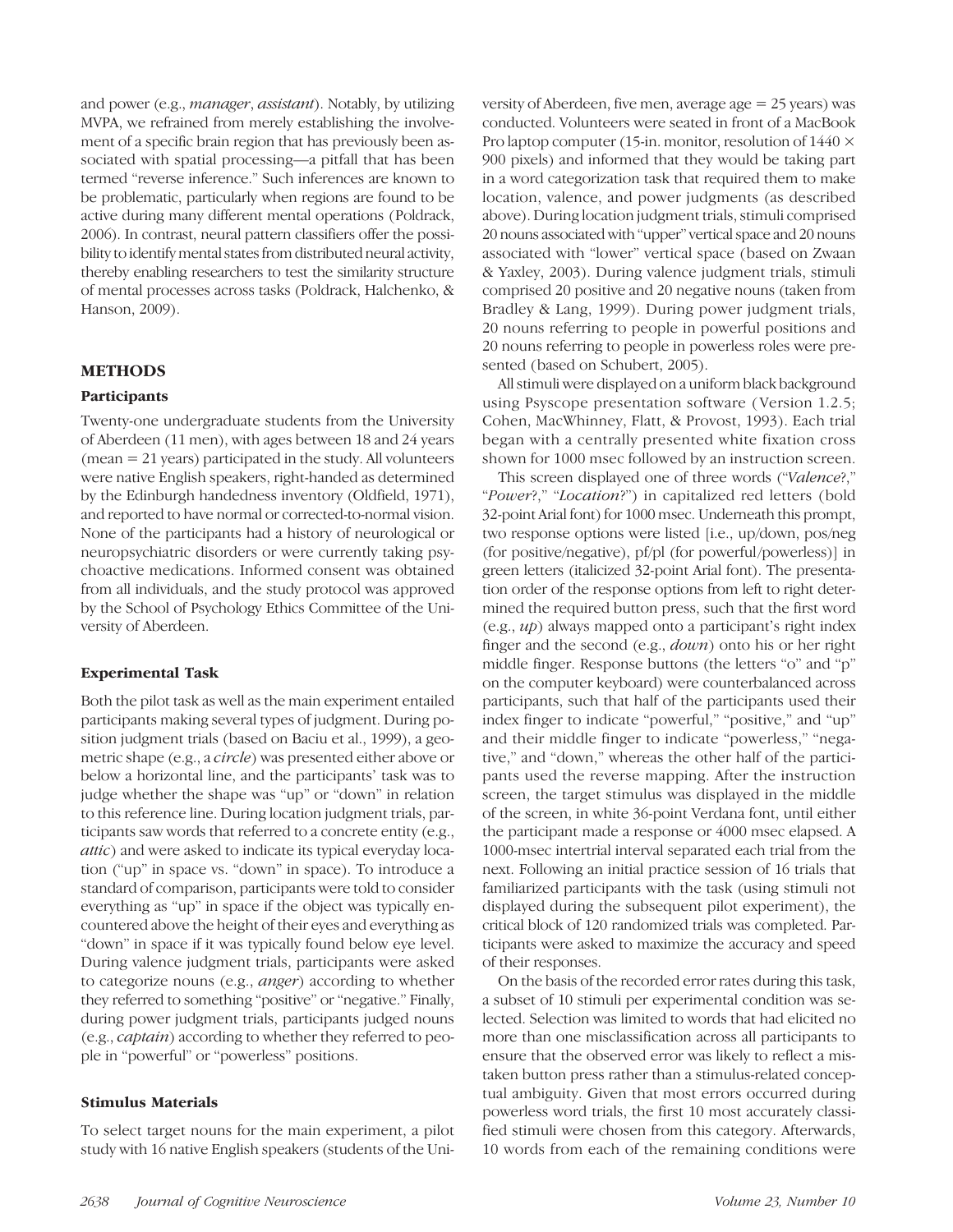selected so that error rates were minimized and a matching of words with regard to the average number of syllables  $(M = 1.9)$  and the average number of letters  $(M = 6.3)$  was achieved across all experimental conditions (see Table 1). Subsequent to stimulus selection, accuracy rates and median response times were examined for the selected items. These analyses showed that—as intended—errors occurred rarely during the relevant trials  $(M = 2\%)$ . Submitting the accuracy scores of each experimental condition to a 3 (Word Type: location, valence, power)  $\times$  2 (Spatial Mapping: up vs. down) repeated measures ANOVA revealed no significant interaction or main effects [word type:  $F(2, 30) = 2.05$ ; spatial mapping:  $F(1, 15) = .09$ ; interaction:  $F(2, 30) = 3.30$ , all  $ps > .05$ ], showing that errors were distributed equally across experimental conditions. Similarly, submitting the median response times of the accurate trials to the same ANOVA also failed to return any significant effects [word type:  $F(2, 30) = 2.87$ ; spatial mapping:  $F(1, 15) = .27$ ; interaction:  $F(2, 30) = .45$ ; all  $ps > .05$ ], indicating that respondents needed a similar amount of time to make all types of judgment (overall  $M = 809$  msec).

Table 1. Set of Nouns as Presented in the Imaging Experiment

| Location                | Valence  | Power     |
|-------------------------|----------|-----------|
| Up/Positive/Powerful    |          |           |
| airplane                | beauty   | boss      |
| attic                   | birthday | captain   |
| ceiling                 | delight  | chief     |
| chimney                 | freedom  | emperor   |
| cloud                   | friend   | judge     |
| giraffe                 | kiss     | leader    |
| moon                    | laughter | manager   |
| roof                    | miracle  | master    |
| satellite               | music    | officer   |
| treetop                 | party    | professor |
|                         |          |           |
| Down/Negative/Powerless |          |           |
| basement                | accident | assistant |
| carpet                  | anger    | butler    |
| doormat                 | danger   | cleaner   |
| floor                   | death    | intern    |
| mushroom                | disaster | maid      |
| pavement                | fear     | novice    |
| puddle                  | hardship | pupil     |
| river                   | horror   | servant   |
| root                    | stench   | slave     |
| subway                  | tragedy  | trainee   |

In addition to the pilot study, for the position judgment trials, 15 geometric shapes were selected (e.g., rectangle, square, triangle, circle) from the Powerpoint "basic shapes" menu (Microsoft Office Professional Edition, Version 2003) and stretched until they were of similar height (15–20 pixels). They were then paired with a white horizontal line of fixed length (108 pixels) so that the center of each shape divided the line horizontally in two equal halves, whereas in the vertical dimension, the distance between the center of the shape and the center of the line was kept constant (30 pixels). Using Adobe Photoshop ( Version 8.0), each shape–line pairing was then inserted in white font on a standardized black canvas of a common height and width  $(50 \times 120)$  pixels). To create a set of stimuli in which each shape appeared in the exact same position once above and once below the white line, the resulting pictures were subsequently mirrored along their vertical axis. Finally, 10 of the 15 shapes (in their up and down version, that is, 20 images) were chosen at random to be included in the final experiment, whereas the remaining images were used during practice or catch trials (see below).

# fMRI Paradigm

For the scanner task, we eliminated button presses that would force participants to map their answers either in horizontal or vertical space (depending on how the response buttons would be arranged on a button box). Thus, an event-related fMRI paradigm was developed, which comprised trials of interest that did not require an overt response. During these trials, participants first saw a centrally presented target item (i.e., shape or noun). Simultaneously, a word (30-point green Arial Narrow font) instructing them what type of judgment to perform ("position," "location," "valence," "power") was displayed above the target. Participants were instructed to silently voice the appropriate answer (options: up, down, positive, negative, powerful, powerless) in their head as quickly and accurately as possible upon the appearance of this screen. Once 1000 msec elapsed, both items disappeared and were replaced by a centralized white fixation cross. The duration of the cross varied randomly between 11 and 17 sec, allowing the stimulusrelated hemodynamic response function to return to baseline between trials. Such a slow event-related design was chosen to ensure that training as well as test examples used for the pattern classifier could independently be drawn from the obtained source distribution of events (see Pereira, Mitchell, & Botvinick, 2009) (Figure 1).

To be able to check whether participants paid attention to the task, trials of interest were intermixed with a series of catch trials (see Figure 2). During catch trials, the same first screen as during trials of interest was shown, however, once 1000 msec elapsed an additional screen displaying a specific combination of button labels appeared. Depending on the type of task participants would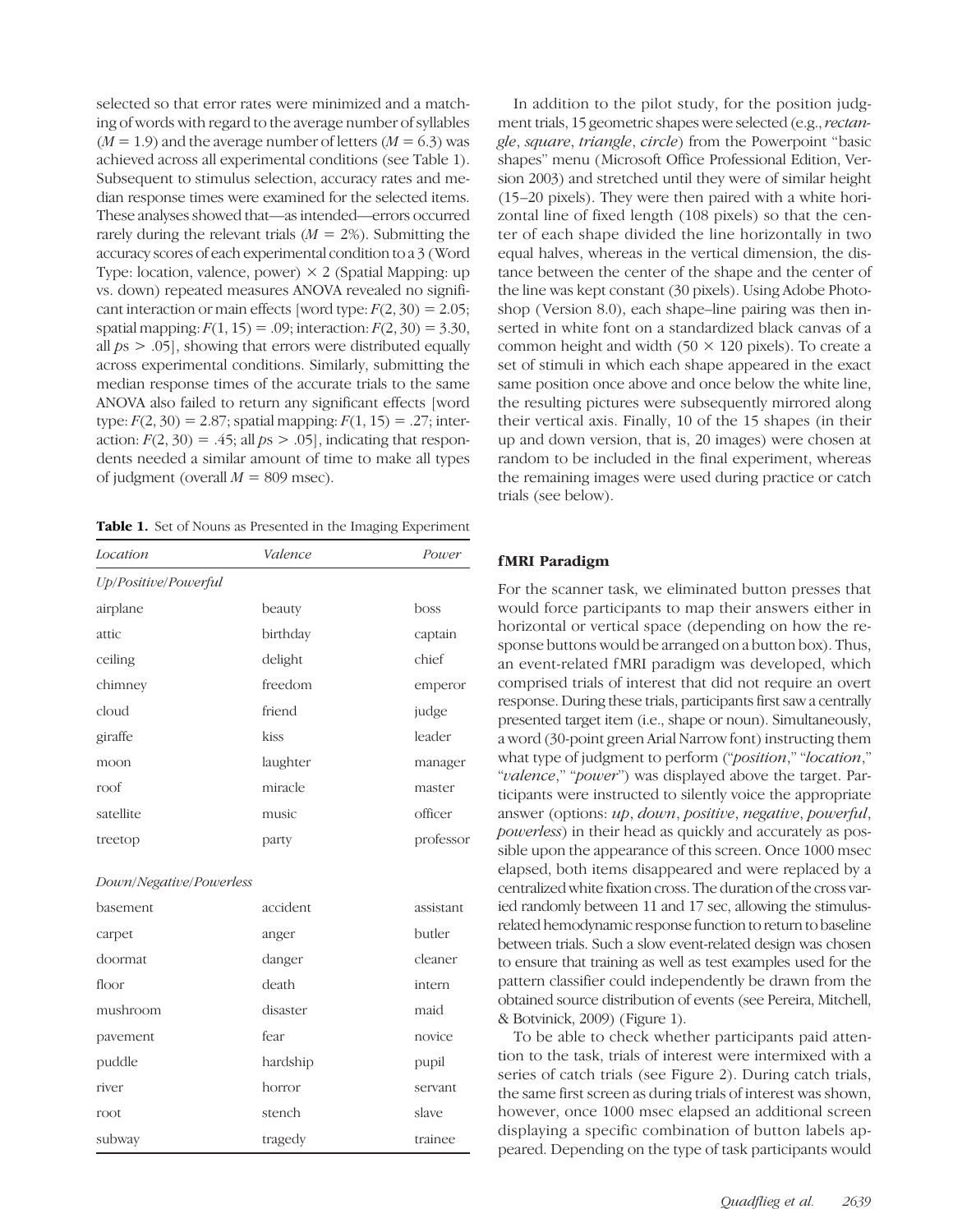

Figure 1. Trial of interest separated from a catch trial by a white fixation cross with a duration of 14 sec.

either see the labels "UP" and "DOWN," "PF and "PL," or "POS" and "NEG" in the middle of the screen (30-point red Arial Narrow font). Participants were instructed to translate their covert reply into an overt button press whenever they saw a response screen. Responses during catch trials were given by pressing one of two horizontally aligned buttons on a button box with the index or middle finger of the right hand. The presentation order of the response labels from left to right informed participants about the required button press such that the first label (e.g., "UP") always mapped onto their right index finger and the second (e.g., "DOWN") onto their right middle finger. Finger–label combinations were randomized across catch trials, and the response screen disappeared automatically after 1000 msec. Afterwards, a white fixation cross was shown for a random duration of 10–16 sec so that the average duration of catch trials matched those of trials of interest.

In total, 192 trials were presented in the course of the experiment. During trials of interest, each of the selected target stimuli was presented twice, resulting in a total of 160 trials, comprising 40 position judgments (20 "up" shapes, 20 "down"shapes), 40 location judgments (20 nouns implying "up," 20 nouns implying "down"), 40 valence judgments (20 "positive" nouns, 20 "negative" nouns), and 40 power judgments (20 "powerful" nouns, 20 "powerless" nouns). In addition, participants encountered 32 catch trials throughout the experiment (eight position judgments, eight location judgments, eight valence judgments, eight power judgments). Because catch trials were of no further interest, target stimuli comprised a random selection of items excluded during pilot testing. Each of these items was presented only once, allowing participants in theory to figure out that repeated items would never require an overt response. Given that such an insight was by definition not possible during the initial presentation of the stimuli, however, we considered the influence of such an effect on the attention of our participants over the course of the experiment to be negligible.

For each participant, a uniquely randomized sequence of trials was presented with the total number of trials being equally distributed across four runs. Within each run, five trials of interest and one catch trial were presented for each of the eight experimental conditions (position up, position down, location up, location down, valence positive, valence negative, powerful, powerless) resulting in 48 trials per run. After each run, the word "Rest" appeared on the screen, and scanning was resumed after a minute unless the participant indicated the need for a longer break. While in the scanner, all stimuli were back projected onto a screen visible via a mirror mounted on the MRI head coil (visual angle =  $~\sim 6.5^\circ \times 6.5^\circ$ ). Stimulus presentation and recording of participants' responses and associated latencies were accomplished using Presentation software (version 9.13, Neurobehavioral Systems, Inc., Albany, CA).



Figure 2. ROI masks overlaid on the structural anatomy averaged across all 21 participants. Red numbers in the left upper corner of each brain denote the z value of each slice according to MNI coordinates. AG = angular gyrus; IPS = banks of the intraparietal sulcus within the inferior parietal lobe;  $S1$  = primary somatosensory cortex;  $SMG =$  supramarginal gyrus;  $VIS =$  visual association cortex.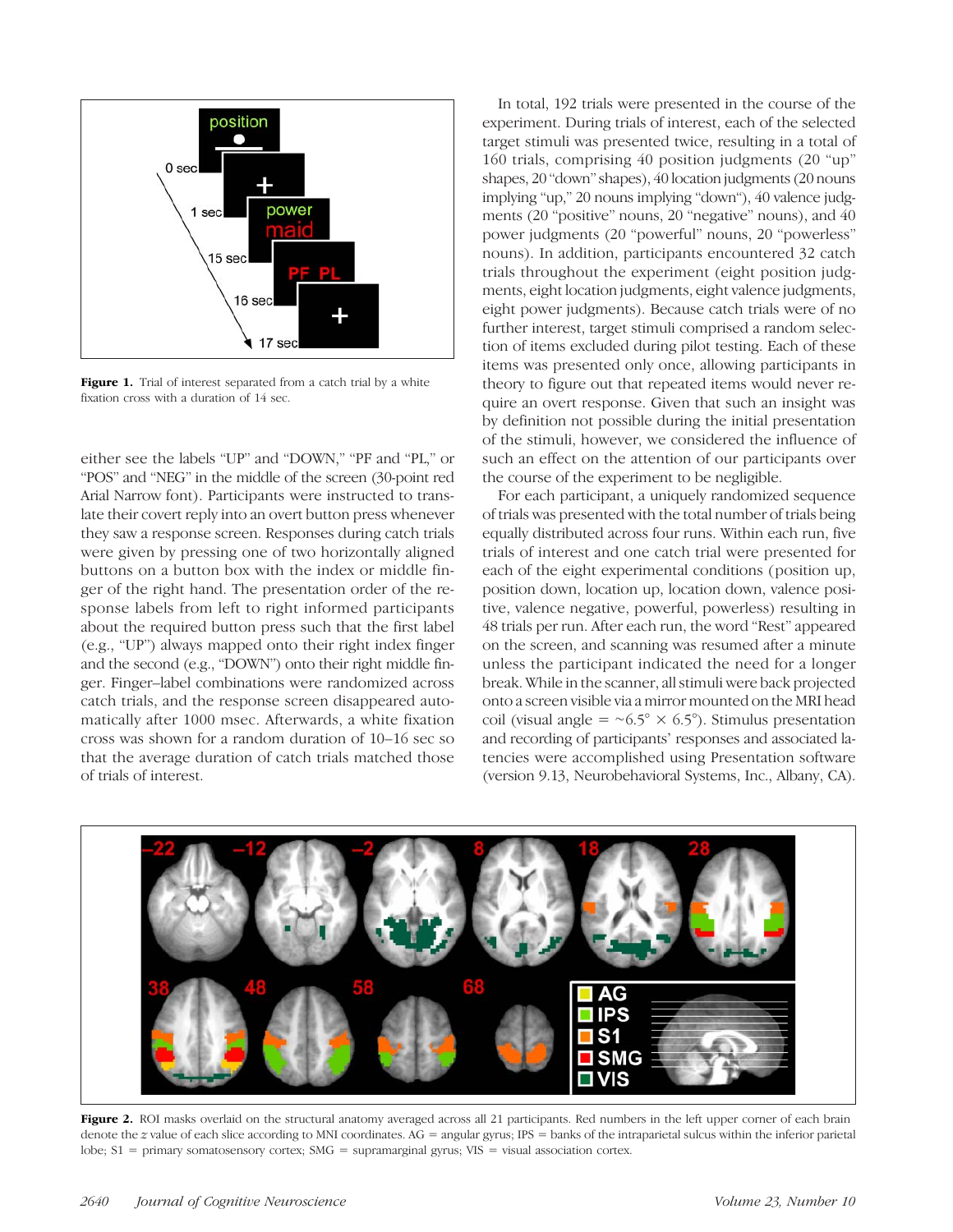All stimuli appeared on a uniform black background. Target stimuli (words and images) were presented in white with words displayed in 38-point Arial Narrow font.

To ensure that shape judgments would not require any up- and down-related eye movements, the height of all shape–line pairs resembled the height of the presented words (visual angle =  $\sim$ 1.2°). Also, the center of mass of each pair always appeared in the middle of the screen. As such, the position judgment did not require participants to move their eyes up and down in relation to the reference line to be able to detect the shape. Rather, solving the task always required the integration of two objects that covered the same visual area on the screen regardless whether an up or a down trial was displayed. To familiarize participants with the shape as well as the word judgments, they completed 32 practice trials on a Toshiba Laptop computer outside the scanner. None of the target items used during practice was included in the experiment proper.

## Postscanning Questionnaire

Previous investigations have rarely studied individual differences in the spontaneous activation of spatial representations during word comprehension. It could be argued, however, that at least for the processing of words referring to clearly localized objects, the observed effects may be driven by an individual's tendency to use visual imagery. Given this possibility, participants' disposition to visualize information was measured following the imaging experiment (i.e., outside the scanner) by administering the Styleof-Processing Scale (SOPS, Childers, Houston, & Heckler, 1985) as a paper-and-pencil questionnaire. The SOPS measures individual differences in the disposition to engage in visual or verbal processing. It contains 22 items, 11 of which assess the propensity to process visually (e.g., "My thinking often consists of mental 'pictures' or images.") and the other 11 of which assess the propensity to process verbally (e.g., "I enjoy doing work that requires the use of words."). Participants were required to rate the extent to which each of the 22 items was characteristic of them on a 4-point scale ranging from 1 (always true) to 4 (never true). The relative disposition to process information visually is captured by the difference between the mean response to the visual items and the mean response to the verbal items (i.e., mean visual − mean verbal). Hence, a low difference score is indicative of a preference to engage in visual processing.

## Image Acquisition

Image acquisition was performed on a 3-T whole body scanner (Philips Medical Systems, Best, the Netherlands) with an eight-channel phased array head coil. For registration purposes, anatomical images were acquired using a highresolution 3-D fast field echo sequence (170 sagittal slices, TE =  $3.8$  msec, TR =  $8.2$  msec, flip angle =  $8^\circ$ , voxel size =  $0.94 \times 0.94 \times 1$  mm). Functional images were collected

using a gradient-echo, echo-planar sequence sensitive to BOLD contrast (TR =  $1300$  msec, T2\* evolution time = 30 msec, flip angle =  $90^{\circ}$ , in-plane resolution =  $3.5 \times 3.5$ , matrix =  $80 \times 80$ , field of view =  $28 \text{ cm}^2$ ). For each volume, 20 axial slices (5-mm slice thickness, 0-mm skip between slices) were acquired. Because of randomizing the duration of the fixation cross between events, the exact number of slices collected within each run varied slightly across runs and participants ranging from 545 to 590 scans. For each run, the first six volumes were discarded to account for T1 saturation effects.

# ROI

Classification algorithms are known to perform poorly when faced with many irrelevant features (i.e., voxels; see Formisano, De Martino, & Valente, 2008)—especially when the number of training samples is rather limited as is typically the case in fMRI studies. Hence, analysis of the current study was limited to an anatomical region of theoretical interest (see Etzel, Gazzola, & Keysers, 2009; Poldrack et al., 2009). According to previous imaging studies, coding of verticality on the basis of visual input has predominantly been associated with activation in the IPL (Amorapanth et al., 2010; Corradi-Dell'Aqua et al., 2008; Baciu et al., 1999). Neuroimaging as well as lesion data also suggest that categorical (e.g., up vs. down) compared with continuous spatial coding relies predominantly on inferior parietal resources located in the left rather than the right hemisphere (Amorapanth et al., 2010; Kemmerer, 2006; Trojano et al., 2002; Baciu et al., 1999). Given these empirical findings, the IPL was selected as the ROI in the current study and the WFU pickatlas was used to create the required ROI mask separately for the left and the right hemispheres (see Table 2). To enhance the specificity of our analysis, the IPL was further subdivided into prominent anatomical subregions as defined by the pickatlas: the angular gyrus (AG), the supramarginal gyrus (SMG), and the remaining IPL including the banks of the intraparietal sulcus (IPS). Additionally, visual association cortex ( VIS) and primary somatosensory cortex (S1) were included as ROIs to examine the discriminatory validity of the classification procedures. It was expected that activity in VIS could be used to reliably distinguish between "up" and "down" shapes given the systematic visual differences between these items, but not between any of the word items given their visual similarity. In addition, it was hypothesized that none of the judgments should lead to a systematic activation difference within or across tasks in S1.

# Data Analysis

Behavioral data were analyzed using SPSS for Windows. Preprocessing of the neuroimaging data and the creation of parameter estimate images (PEIs) was performed using SPM8 (Wellcome Department of Imaging Neuroscience, London, UK). Subsequent handling of the PEIs as well as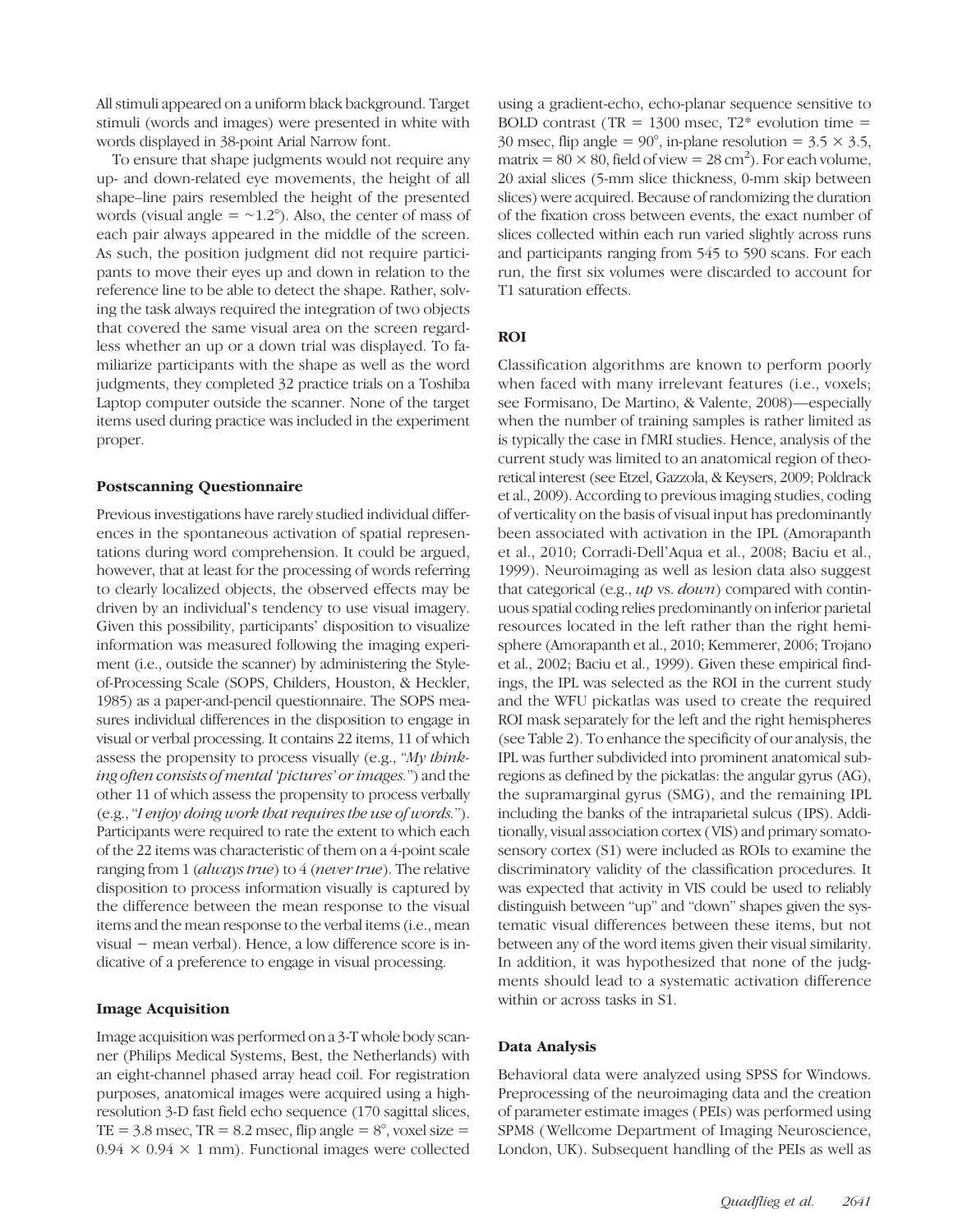|                                         |                                                            | Number of<br>Voxels |       |
|-----------------------------------------|------------------------------------------------------------|---------------------|-------|
| ROI (including Abbreviations Used)      | WFU Pickatlas Label                                        | Left                | Right |
| Primary Somatosensory Cortex (S1)       | Postcentral Gryrus                                         | 451                 | 456   |
| Visual Association Cortex (VIS)         | BA 18 and BA 19                                            | 1459                | 1489  |
| Angular Gyrus (AG)                      | Angular Gyrus                                              | 44                  | 49    |
| Supramarginal Gyrus (SMG)               | Supramarginal Gyrus                                        | 130                 | 131   |
| Banks of the Intraparietal Sulcus (IPS) | Inferior Parietal Lobe                                     | 380                 | 361   |
| Inferior Parietal Lobe (IPL)            | Angular Gyrus, Supramarginal Gyrus, Inferior Parietal Lobe | 554                 | 541   |

Whereas the software's default dilation was kept when regions could be specified as lobes or gyri, a dilation of 1 in 3-D was applied for areas defined based on Brodmann's areas, that is, for the VIS.

conducting the multivariate pattern classifications was undertaken in R (version 2.8.0, R Foundation for Statistical Computing, Vienna, Austria). All classifications were performed using the support vector machine command in the e1071 R package with a linear kernel and the cost parameter fixed at 1.

Data preprocessing began by correcting differences in acquisition time between slices for each whole-brain volume. Functional data were then realigned to the first volume acquired for each participant using a least squares approach and a six-parameter (rigid body) spatial transformation to minimize the effects of head movements on data analysis. The direction and magnitude of motion for each participant over the course of each run were examined. Fifteen participants moved less than 1.5 mm in any direction within each of the four runs and their complete data were considered during analyses. One participant showed sudden movement in the first run, causing us to replace two scans with a weighted average consisting of the preceding and following scans. Importantly, the two replaced scans fell between two events and were not collected within the first 10 sec subsequent to the first event; thus, the chance of introducing bias by this replacement was considered to be negligible. One further participant showed significant movement because of coughing at the beginning of the fourth run. As a result, all scans affected by the coughing (less than 1/5 of the scans in the run) were excluded, and only the remaining scans were used during analyses. Finally, four participants displayed significant movement (>1.5 mm) from the third run onward; thus, only data collected during their first two runs of the experiment were considered. Despite these exclusions, the data set for each participant comprised at least 10 instances within each of the eight experimental conditions (i.e., up shapes, down shapes, up nouns, down nouns, positive nouns, negative nouns, powerful nouns, powerless nouns).

Following realignment, each participant's mean EPI image (based on the valid scans only) was registered to the individual's high-resolution gray matter segment, applying

SPM8's rigid body transformation. Individual gray matter segments were extracted using SPM8's "segment" function. To ensure that the procedure was successful, all extracted segments were inspected visually and if necessary cleaned from remaining bits of dura matar using MRIcroN (www.cabiatl.com/mricro/mricron/index.html). Subsequent to their successful coregistration, functional data were transformed into standard anatomical space by determining the normalization parameters required to warp each individual's coregistered gray matter segment onto the gray matter MNI template. These parameters were then applied to a person's functional and structural volumes using an isotropic voxel size of  $4 \times 4 \times 4$  mm for the former and of  $1 \times 1 \times 1$  mm for the later. Finally, the normalized functional images were spatially smoothed applying an 8-mm FWHM Gaussian kernel (Kriegeskorte, Cusack, & Bandettini, 2010; Op de Beeck, 2010). Both preprocessing steps (i.e., normalization as well as smoothing of the data) were undertaken to alleviate the interparticipant variation of functional activations before classifying the fMRI images of multiple participants (Fan, Shen, & Davatzikos, 2006).

The goal of the current investigation was to perform three types of multivariate classification analyses. First, to verify that reliable stimulus-distinguishing information was present during shape judgments, a within-task betweensubject analysis was performed to detect activation patterns, which consistently distinguish between up and down shape judgments across all participants. Second, crosstask between-subject analyses were conducted to examine whether patterns that distinguished between these two types of shapes could also be used to separate the two word types presented within each of the other three judgment tasks. Third, cross-task within-subject analyses were computed to examine whether the overlap in neural patterns across tasks within participants was related to their inclination to visualize.

For all three analysis types, PEIs for each relevant event in the trial sequence were created. Thus, for each target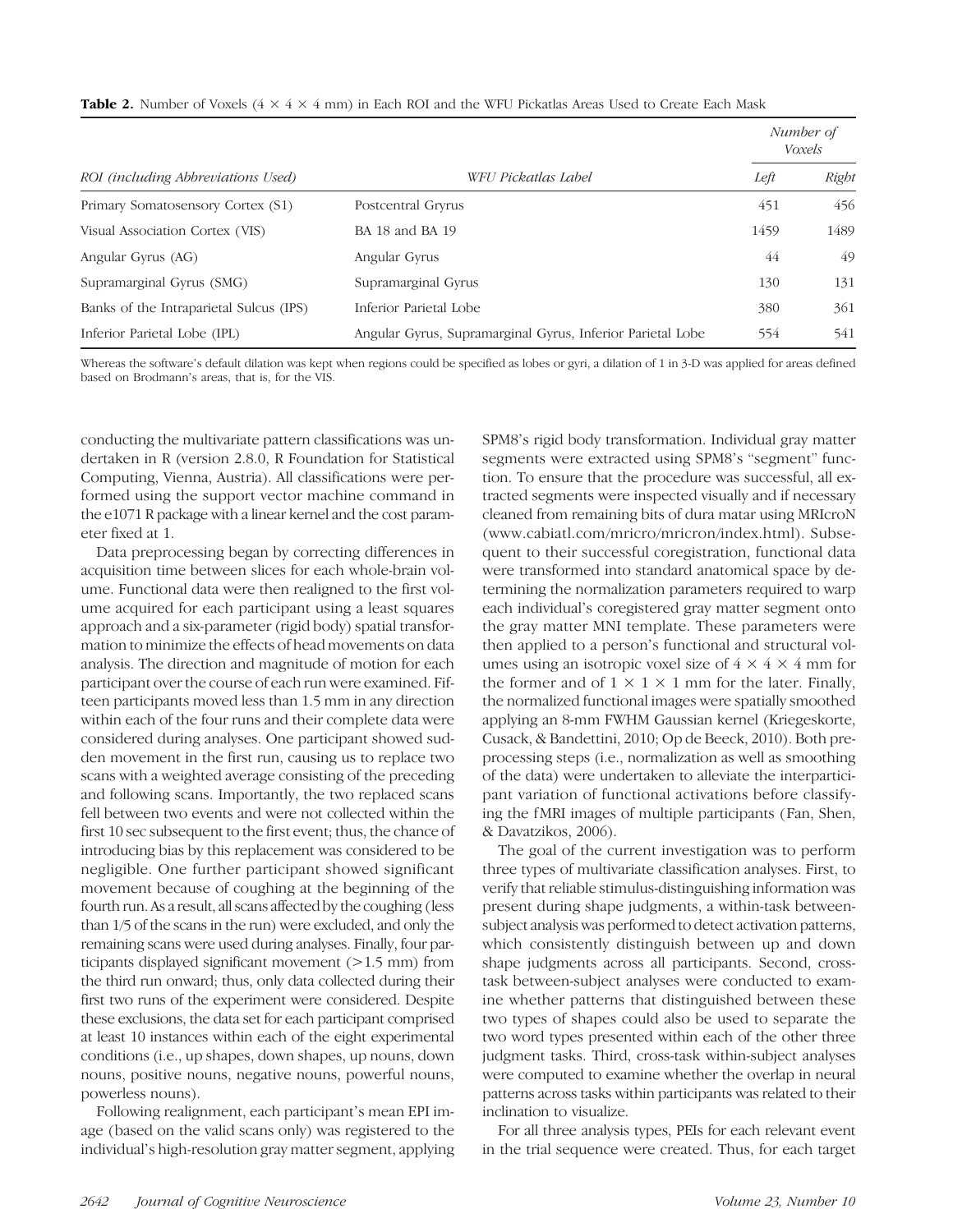stimulus, a boxcar function convolved with the canonical hemodynamic response function was fitted to the functional data using a general linear model approach (Formisano et al., 2008). The PEIs were further processed to remove voxels that had zero variance in any individual participant or run. Removing zero-variance voxels from all participants allows analyses to be performed using the same voxels in all participants, a necessary requirement for betweensubjects analyses. Subsequently, the voxels within each ROI mask (as discussed in ROI) were extracted from the PEIs. For illustrative purposes, Figure 2 displays the remaining voxels arranged by ROIs in the left and right hemisphere. All further classification analyses were conducted considering only data within these ROIs (individually). The rows of the relevant data matrices (e.g., the voxels of each PEI, separately for each ROI) were then scaled to have zero mean and unit variance—a standard procedure for multivariate fMRI data analyses (Pereira et al., 2009).

For the between-subject analyses, data were averaged across all events within an experimental condition for each participant to reduce intrasubject variability and improve the signal to noise ratio of the data (Pereira et al., 2009; Fan et al., 2006). The averaged PEIs were again scaled to have unit variance to minimize differences in the absolute range of data across experimental conditions and individuals. To create training and testing data for the within-task betweensubject analyses, a leave-one-out cross-validation procedure was chosen. Thus, the classification algorithms were trained by using data of all participants except for one, whose averaged data were used for testing. This procedure was then repeated in turn for each individual allowing the computation of an overall accuracy rate based on the average of accurate predictions made for all the participants (see Pereira et al., 2009; Poldrack et al., 2009).

For the cross-task between-subject analyses, shape judgments were considered either as training or testing data. When considered as training data, the classification algorithm was trained on the up and down shape judgments of all 21 participants and applied to predict the up and down location judgments of all 21 participants. The same procedure was then repeated to predict valence judgments (positive vs. negative) and power judgments (powerful vs. powerless). Paralleling this approach, when the shapes were considered as testing data, the classification algorithm was trained on the location, valence, or power judgments and applied to predict shape judgments across all participants.

For both within-task and cross-task between-subject classification analyses, the statistical significance of the relevant outcome measure (i.e., of the average classification accuracy) was determined by permutation testing (Etzel et al., 2009; Pereira et al., 2009; Golland & Fischl, 2003). The permutation test was performed by repeating each analysis 1000 times, randomly permuting the data labels (stimulus type) each time. The labels were permuted within runs per person (before averaging) to preserve the variance structure of the data. The significance was calculated as the proportion of permuted data sets returning a higher accuracy rate than the true data, for a maximum significance level of .001. A p value of less than .05 was considered statistically significant.

Finally, within-subject cross-task classification analyses were computed to examine whether individual differences in spontaneous visualization would correlate with differences in the extent to which a shape-trained classifier could be applied to separate word judgments for each participant. Hence, the neural responses elicited by the exemplars within each experimental condition were not averaged per person. Rather, for each person, the full set of shape examples was used as training data and the computed algorithm was then applied to predict the same person's full set of word examples for each type of judgment. When the number of examples within the training or testing data were unequal (because of the exclusion of scans related to movement as described above), examples were removed at random from the larger class to achieve a balanced set of training and testing data. In this case, each analysis was repeated 10 times, and the results were averaged to counteract the effect of removing samples at random. The returned average classification accuracies for each participant and for each of the three relevant across-task multivariate analyses (i.e., shapes–object words, shapes–valence words, shapes–power words) were then correlated with participants' SOPS scores. A  $p$  value of less than .05 was considered statistically significant.

# **RESULTS**

## Behavioral Analysis of Catch Trials

The first set of analyses determined how accurately participants responded during the 32 catch trials. Participants' accuracy scores on these trials ranged from 88% to 100% with a mean score of 94% ( $SD = 4\%$ ). A onesample  $t$  test showed that these scores were significantly better than chance  $[t(20) = 45.82, p < .001]$ . In addition, a repeated measure ANOVA comparing the four judgment types failed to yield a significant effect [position:  $M = 95\%$ ; location:  $M = 96\%$ ; valence:  $M = 93\%$ , power:  $M = 91\%$ ;  $F(3, 60) = 1.21, p = .313$  revealing that participants performed equally well on all four tasks. As an indicator of task involvement, catch trials were discarded from any further analyses.

#### Within-task Between-subject Classification Data

Processing of "up" and "down" shapes could be predicted with greater than chance accuracy on the basis of activation in the left VIS (accuracy =  $67\%, p = .013$ ), the right VIS (accuracy =  $64\%, p = .037$ ), the left AG (accuracy =  $71\%, p = .009$ ), and marginally so in the right AG (accuracy  $= 62\%, p = .091$ . As predicted, such a discrimination of shape judgments was not possible on the basis of activation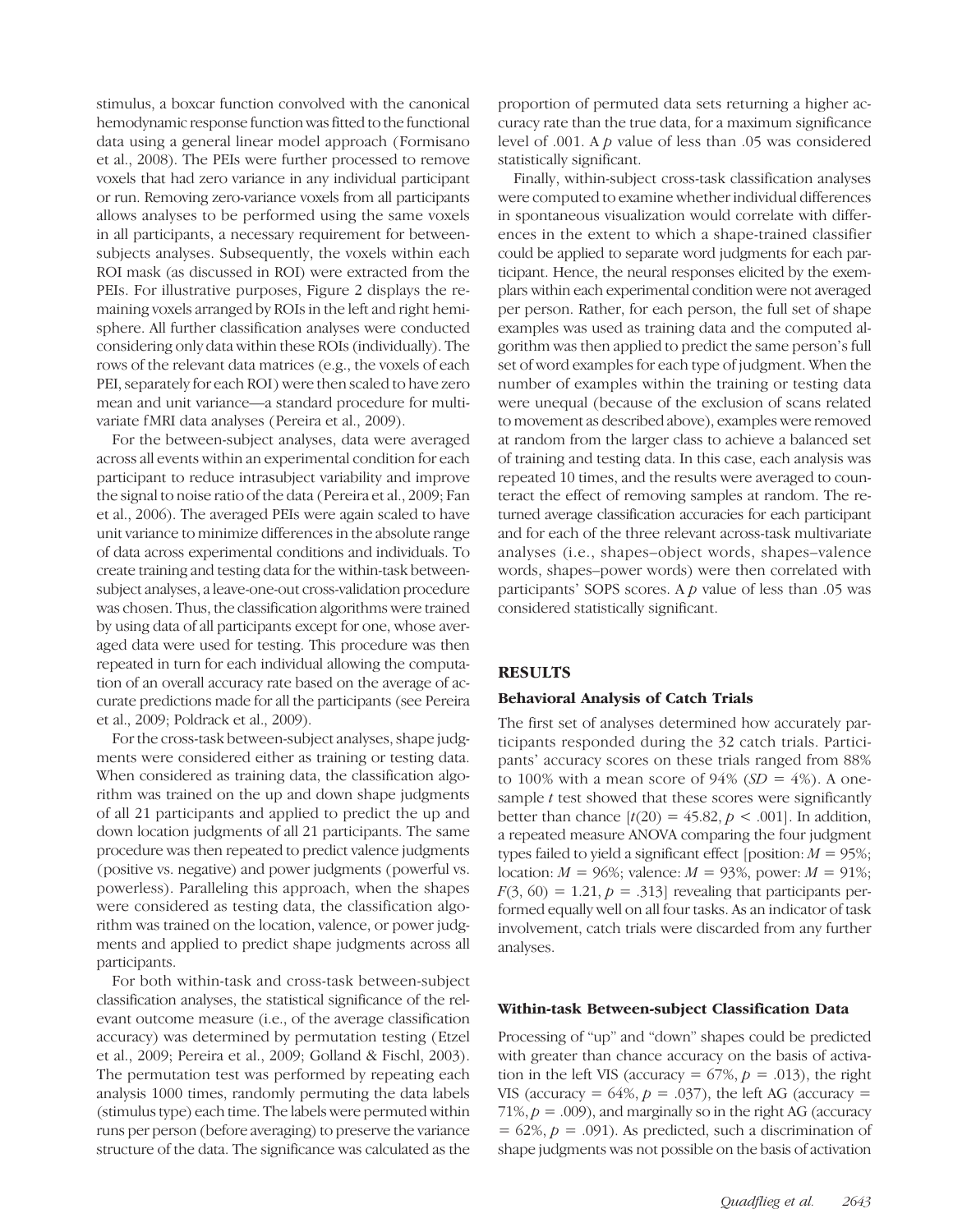Figure 3. Within-task betweensubject classification results for shape judgments (up vs. down). The green bars indicate the acceptance range of the permutation test. The bar's upper limit is the maximum accuracy observed in any of the 1000 permutations, and the minimum is the accuracy corresponding to 95% of the range (i.e., the  $p = .05$  cutoff). The dots indicate the measured accuracy for each ROI, and a dot falling within a green bar is considered significant. The red plus signs represent the average proportion correct for randomly labeled data as determined by the permutation test.



in the control region S1 (left, accuracy = 50%; right, accuracy =  $45\%$ ; both  $ps > .54$ ; see Figure 3).

#### Cross-task Between-subject Classification Data

Cross-task analyses revealed that classifiers, which successfully distinguished between "up" and "down" shapes in subregions of the inferior parietal lobe, also provided discriminatory information to separate location and valence judgments (see Figure 4). More specifically, activation patterns in the left AG (accuracy =  $60\%, p = .083$ ) and the entire left IPL (accuracy =  $60\%, p = .078$ ) could be used to sort "overhead" and "underfoot" words, although these effects were only marginally significant. In addition, significant transference effects were found from shapes to valence words in the left IPS (accuracy  $= 67\%$ ,  $p = .006$ ) and the right SMG (accuracy = 62%,  $p = .044$ ). In contrast, for power words, no reliable prediction accuracy was achieved in any of the ROIs (all  $ps > .181$ ). Finally, the reverse classification (i.e., training classifiers on valence, power, and location words and applying them to shape judgments) did not yield any statistically significant results.

## Relation of the Cross-task Within-subject Classification Data with SOPS Scores

Examining responses on the postscanning questionnaire showed that participants' SOPS scores ranged from −1.00 to 1.18 with an average of .19  $(SD = .59)$ . Correlational analyses revealed that, as participants' tendency to visualize increased, the more successfully the neural activity observed during the perception of shapes could be used to classify the processing of up and down words in the left IPS  $[r(19) = -.47, p < .032]$  and the left IPL  $[r(19) = -.51,$  $p < .019$ ; see Figure 5]. No other correlations reached significance. To determine whether the observed correlations between the extent of pattern transferability and

Figure 4. Across-task betweensubject classification results for shape–location transfer and shape–valence transfer. The green bars indicate the acceptance range of the permutation test. The bar's upper limit is the maximum accuracy observed in any of the 1000 permutations, and the minimum is the accuracy corresponding to 95% of the range (i.e., the  $p = .05$  cutoff). The dots indicate the measured accuracy for each ROI, and a dot falling within a green bar is considered significant. The red plus signs represent the average proportion correct for randomly labeled data as determined by the permutation test.

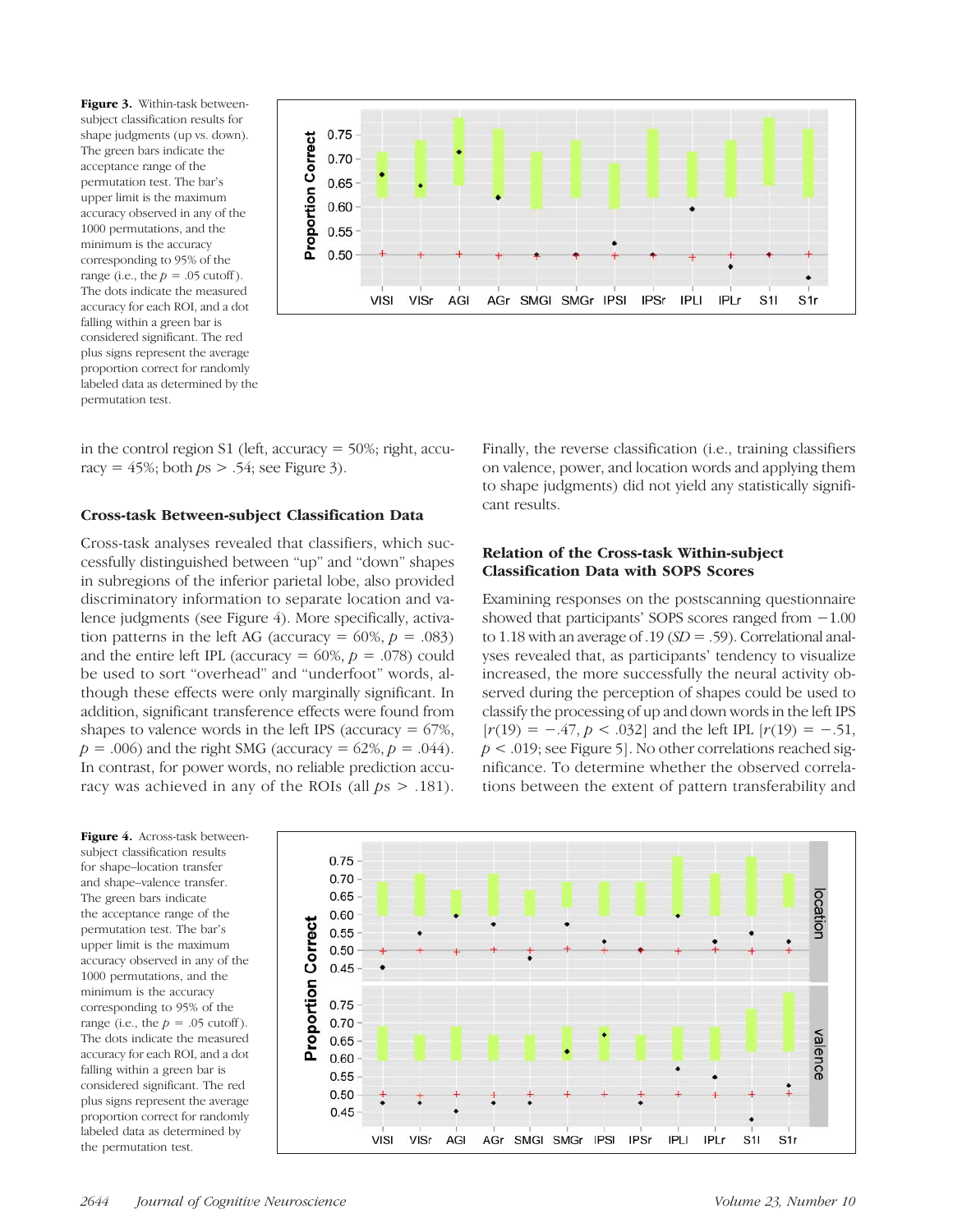Figure 5. Relationship between SOPS scores and within-person cross-task classification accuracy for shape judgments to object word judgments in the left IPS (A) and the left IPL (B).



SOPS scores differed significantly across tasks, we computed William's t for the comparison of dependent correlation coefficients where appropriate (see Steiger, 1980). For the left IPL, it was found that the correlation of the SOPS scores with the pattern transferability score for up and down words was significantly different from those obtained for both, power  $[r(19) = .03, ns; t(18) = -2.01, p <$ .03] and valence words  $[r(19) = -.02, ns; t(18) = -1.73,$  $p = .05$ . For the left IPS, the correlation of the SOPS scores with the pattern transferability score for up and down words was different from that observed for power words  $[r(19) = .17, ns; t(18) = -2.10, p < .025]$  but not significantly so from that obtained for valence words  $[r(19) = -.29, ns; t(18) = -0.70, ns].$ 

#### GENERAL DISCUSSION

In recent years, the observation that the spatial arrangement of words on a computer screen can influence how rapidly their meaning is retrieved has raised an intriguing question. Does the processing of certain concepts evoke spatial representations that are similar to those elicited by interacting with or perceiving the physical world (Casasanto, 2009)? To address this question, the current investigation applied MVPA to examine whether neural activity corresponding with the spatial coding of "up" and "down" on the basis of visual information could also be used to separate nouns pertaining to objects, valence, and power (Šetić & Domijan, 2007; Schubert, 2005; Meier & Robinson, 2004; Zwaan & Yaxley, 2003). Given that previous studies have repeatedly reported recruitment of inferior parietal resources during orienting in space on the basis of vestibular and visual information (Amorapanth et al., 2010; Corradi-Dell'Aqua et al., 2008; Schlindwein et al., 2008; Eickhoff et al., 2006; Naganuma et al., 2006; Stephan et al., 2005; Urasaki & Yokota, 2004; Trojano et al., 2002; Brandt & Dietrich, 1999), the IPL and its prominent subregions were chosen as brain sites of major interest in this inquiry.

In an initial within-task classification analysis, it was established that neural activity during shape categorization contained sufficient information to successfully separate "up" and "down" judgments. As expected, the data revealed better than chance classification of"up" and "down" shapes on the basis of the patterns of activity located in the

left AG, a region that has previously been associated with verticality judgments involving shape–line images (Baciu et al., 1999). In a next step, we examined whether neural patterns associated with the spatial coding of verticality on the basis of visual information could be transferred to separate word judgments. It is important to note that because of the diverging statistical methods underlying the computation of the within-task and the cross-task between-subject classifiers, the returned algorithms differed with regard to their sensitivity. For within-task analyses, a leave-one-subject-out approach was adopted to examine whether the two types of shapes could be separated by neural activity within the chosen ROIs. In contrast, cross-task classifiers investigated the transferability of discriminatory signal and profited from enhanced statistical sensitivity, because they were trained and tested on data from all participants. Therefore, these algorithms could detect patterns of neural activity that remained hidden from the within-task classifier.

As predicted, cross-task analyses revealed that the neural pattern separating "up" from "down" shapes could successfully be transferred to distinguish "overhead" and "underfoot" as well as positive and negative word judgments. In particular, the neural pattern underlying the visuospatial coding of "up" allowed the categorization of "overhead" and positive words, whereas the pattern underlying the visuospatial coding of "down" was similar to the pattern observed during the processing of "underfoot" and negative words. More specifically, in the case of object words, successful pattern transfer was localized in the left AG and the entire left IPL (albeit only marginally significantly so), whereas in the case of valence brain sites with better-than-chance classifications, successful pattern transfer was localized in the left IPS and the right SMG. By establishing better-than-chance cross-task classifications for object and valence words, the current findings support the idea that conceptual processing can elicit representations of verticality as previously suggested by behavioral work (Casasanto & Dijkstra, 2010; Estes, Verges, & Barsalou, 2008; Meier, Sellbom, & Wygant, 2007; Šetić & Domijan, 2007; Crawford, Margolies, Drake, & Murphy, 2006; Meier & Robinson, 2004; Zwaan & Yaxley, 2003).

Depending on word type, however, different mechanisms may have evoked spatial representations during conceptual processing. In the case of object words, it has previously been argued that the activation of verticality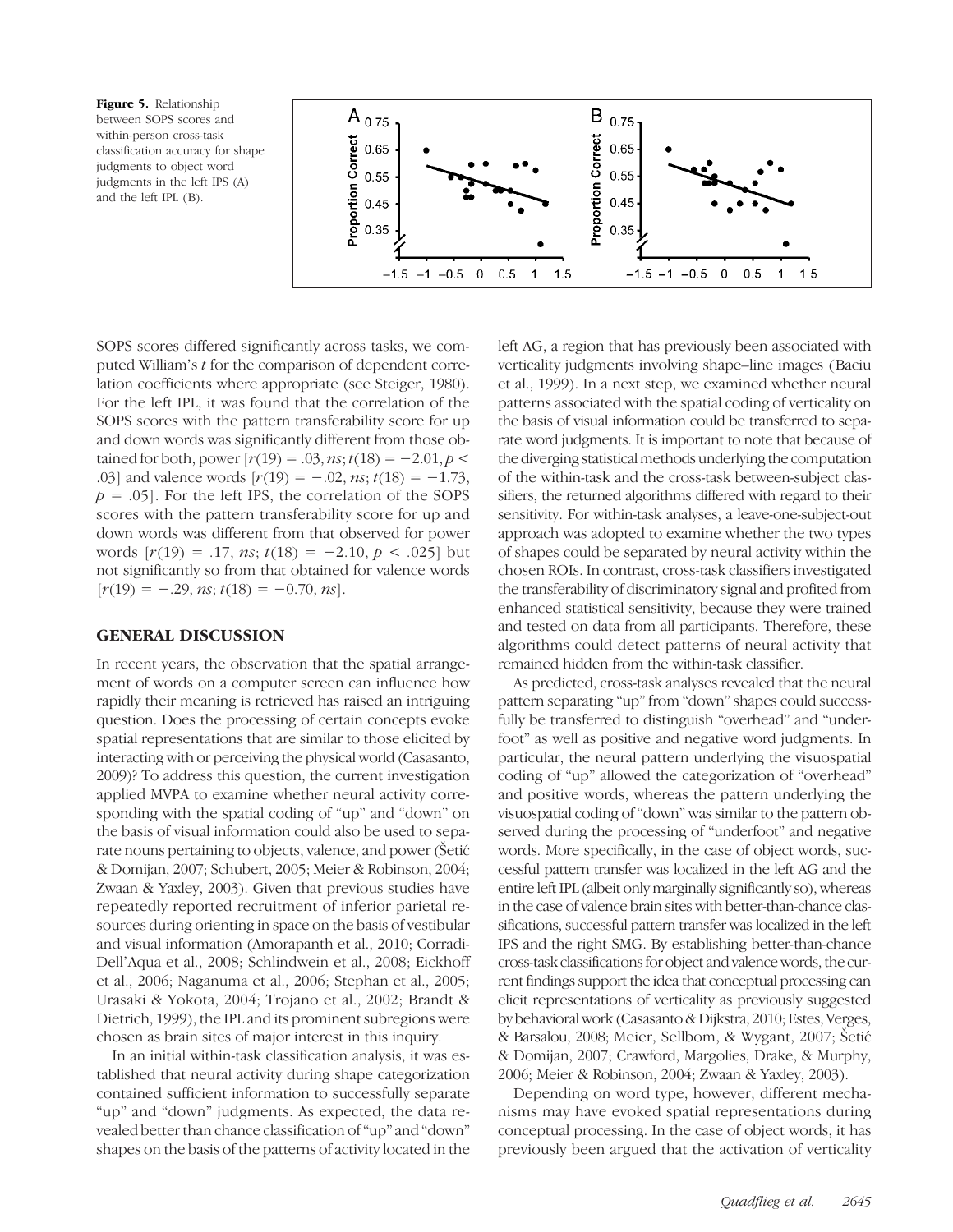may be related to everyday experiences of encountering the denoted items at specific locations in vertical space. In support of this view, the current study revealed that for object words the extent of pattern transferability was associated with participants' inclination to use visual imagery. Put differently, the more likely it was that people visualized words such as treetops and puddle (i.e., the more they re-envoked everyday experiences with these items), the more successfully IPL activity during the perception of shapes could be used to classify the processing of up and down words. This result fits perfectly within the wider literature on visual imagery which indicates that imagery activates the same neural representations that are activated by corresponding real world stimulation (Stokes, Thompson, Cusack, & Duncan, 2009; Mechelli, Price, Friston, & Ishai, 2004; O'Craven & Kanwisher, 2000). In this respect, spatial traces during object word processing seem at least partially constituted by processes of visual imagery. At the same time, however, it needs to be kept in mind that, in the current inquiry, a participants' task was to explicitly decide for object words whether they referred to items typically encountered up or down in space. In this respect, it could be argued that the task encouraged the use of visual imagery, which might not necessarily contribute to the comprehension of these words in other contexts. This question merits future empirical attention.

Importantly, though, in the context of the current investigation, successful cross-task classification was also observed for valenced words for which a visual-imagerybased explanation seems less applicable. First, words such as *beauty* and *hardship* are harder to visualize than object words because of their inherent abstractness. Second, these words have no direct spatial connotation on the basis of everyday experience. Indeed, the current study failed to observe any modulation of the extent of pattern transferability for positive and negative words on the basis of participants' inclination to visualize. These data indicate that spatial representations during valence processing are likely to be triggered by other mechanisms than visualization. One possibility through which an abstract target domain (i.e., valenced concepts) can be linked to a concrete source domain (i.e., vertical space) is that of metaphorical mapping. In several languages, including English, it has been noted that metaphorical expressions link positive and negative valence with the top and bottom of a vertical spatial continuum (Lakoff & Johnson, 1999). For instance, depending on their mood, people may be described as upbeat or down, depending on their character, they might be told that they will go up to heaven or down to hell, and depending on their outfit, they might get the thumbs up or down (see Casasanto, 2009; Meier & Robinson, 2004). More specifically, the observation that people often recruit metaphors from concrete and/or experientially rich domains to talk about abstract things (such as valenced constructs) has led to the hypothesis that the human mind may recruit phylogenetically older structures of the brain for new uses so that sensory and motor representations from physical interactions with the world may be adopted to support abstract thought (Casasanto, 2010).

In line with this argument, the current inquiry revealed that representations of verticality as elicited by the categorization of valence words shared a partially overlapping neural signature with representations of verticality based on visual information (i.e., based on a "physical interaction with the world"). In so doing, the data emphasize that, even in the representation of abstract, "nonlocalized" concepts such as valenced words can comprise spatial traces. This observation converges with results from previous neuroimaging studies, which have revealed parietal involvement during other types of "nonlocalized" conceptual processing, such as during number and social distance judgments that are hypothesized to trigger spatial representations in the horizontal dimension (Knops, Thirion, Hubbard, Michel, & Dehaene, 2009; Yamakawa, Kanai, Matsumura, & Naito, 2009). Despite this overlap, however, it is important to note that it remains uncertain whether the observed common neural signature is of modal or amodal nature or reflects a gradual combination of these two possibilities (Chatterjee, 2010).

According to amodal accounts of cognition (e.g., Jackendoff, 2002; Fodor, 1975; Dennett, 1969), spatial representations can be elicited by the spreading of activation in an associative network from target words to semantic nodes symbolizing "up" and "down." In contrast, embodied theories of cognition argue that the linkage between words and space occurs because of the activation of sensorimotor states during word processing that are identical to those underlying the perception and experience of vertical arrangements in the real world (Barsalou, 2008; Gallese & Lakoff, 2005; Jeannerod, 2001). In the domain of spatial representations, however, these two accounts are particularly hard to tease apart. In contrast to purely visual or auditory sensations, spatial experiences are inherently multimodal and often comprise the integration of vestibular, visual, and even somatosensory or auditory cues. In line with this observation, the IPL is a multisensory region coding spatial experiences across various modalities (Renier et al., 2009; Indovina et al., 2005; Brandt & Dietrich, 1999). Howexactly the integration of different types of sensory information is achieved (via amodal vs. multimodal coding), however, remains a matter of debate (Macaluso & Driver, 2005; Calvert, Spence, & Stein, 2004).

Nevertheless, some initial data speak against mere amodal representation in IPL. Neuroimaging work has shown that, whereas spatial coding based on visual information recruits inferior parietal resources (Amorapanth et al., 2010; Corradi-Dell'Aqua et al., 2008; Baciu et al., 1999), the processing of spatial relations in more abstract terms recruits neural resources beyond the IPL. In particular, the comprehension of so-called locative prepositions such as above, below, and between has been associated with additional activity in the left inferior frontal gyrus (IFG) (Wu, Waller, & Chatterjee, 2007; Tranel & Kemmerer, 2004; Damasio et al., 2001). Because locative prepositions are considered special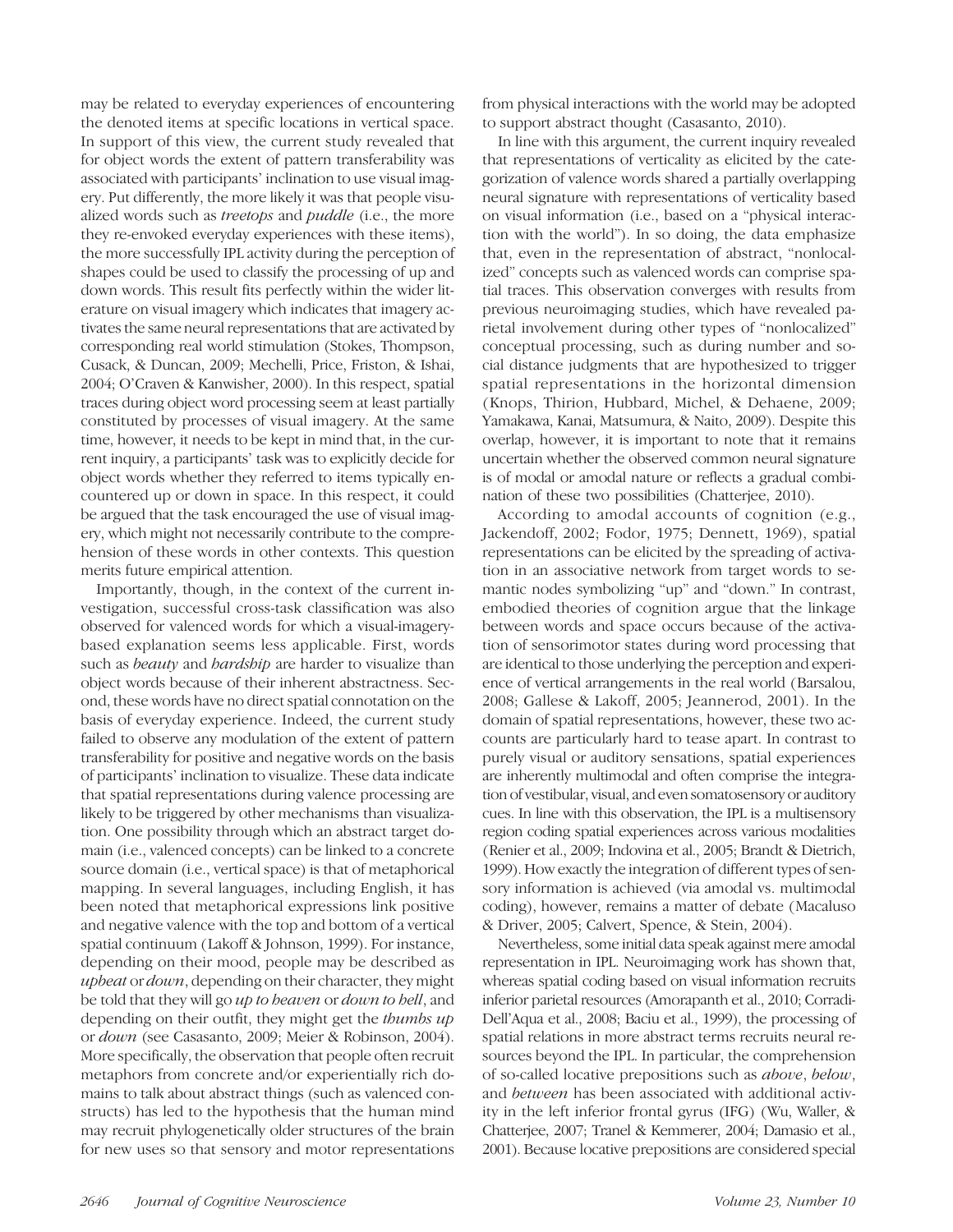linguistic modifiers that form a natural link between verbal (i.e., symbolic) representations and spatial experiences (Noordzij, Neggers, Ramsey, & Postma, 2008), a view has begun to emerge according to which the IFG may represent spatial relations on a more symbolic (i.e., amodal) level than the IPL by abstracting away from specific sensory input. Further support for this view comes from patient studies. Whereas some brain-damaged patients successfully solve problems that require visuospatial coding but fail when probed for the adequate use of locative prepositions, others show the reverse pattern of impairments (Kemmerer & Tranel, 2000). Such data indicate that the representation of spatial relations on diverging levels of abstraction [amodal vs. (multi)modal] may occur independently. The current data, however, do not provide any evidence in favor of one of the two formats and this issue requires further investigation.

Future research is also needed to elucidate why the current study failed to reveal brain pattern transferability in the IPL from shape to power judgments. There are several possible explanations as to why this may have been the case. First, behavioral evidence for the activation of spatial associations during the comprehension of single power words is modest. Previous data indicate that powerful is related to "up"in space, but powerlessness may not be related to "down" (Schubert, 2005). As the current methodology relied on contrasting up and down, it cannot investigate the two poles separately. Second, it should be noted that participants were asked to lie down in the scanner during task completion. As a result, they were looking through a mirror at stimuli that were projected onto a screen perpendicular to the floor of the scanner room and thus perpendicular to their own momentary position. Hence, the definition of "up" and "down" in the shape judgment task was aligned with an environment-based (i.e., a gravitybased) reference frame, but not with a viewer's frame of reference (i.e., "up" was not where the head was; see Carlson, 1999). The resulting misalignment between these two frames, which is unusual in everyday life (because people are mostly in an upright position), may also have decreased the likelihood of finding neural patterns of verticality that transferred from the visual task to conceptual judgments that rely on a viewer's frame of reference. Again, this possibility requires additional experimentation.

It is also noteworthy that attempts at reverse classification (i.e., training classifiers on valence, power, and location words and applying them to shape judgments) did not yield any statistically significant results. What this suggests is that algorithms that were free to optimize the separation of "overhead" and "underfoot" words (positive and negative words, powerful and powerless words) did not comprise a significant amount of spatial information in the current inquiry. This lack of reverse classification could have been caused by several factors. On the one hand, given the richness of associations triggered by concepts such as danger or basement, it would be expected that, for a classifier to be able to detect the commonality of spatial representations

across such a wide set of words, a lot of unique conceptspecific information (i.e., noise) needs to be controlled. In this case, training the classifier on a larger pool of examples than the limited set of words included in the current study should increase prediction accuracy for spatial probes. On the other hand, however, it is also possible that successful word classification could be achieved based on other pivotal verticality-unrelated dimensions and that spatial representations make only a minor contribution to determining the meaning of these concepts. In line with this argument, it has previously been suggested that spatial representations during conceptual processing may only play an epiphenomenal rather than causal role during actual word comprehension (Barsalou, 2008). In context of the current study, however, the lack of reverse transference success represents a classical null finding that warrants further investigation.

In summary, the current inquiry examined whether classifiers that successfully distinguished between neural patterns underlying the perception of "up" and "down" shapes in several subregions of the IPL also provided discriminatory information to separate object, valence, and power words. In support of previous behavioral work (Meier, Hauser, et al., 2007; Šetić & Domijan, 2007; Meier & Robinson, 2004; Zwaan & Yaxley, 2003), it was found that discriminatory neural patterns underlying the spatial processing of visual input generalized without further training to object and valence word judgments. In so doing, the data suggest that spatial traces can be used to enrich conceptual representations of various classes of knowledge. Correlational analyses further revealed, however, that depending on the type of concepts probed (concrete vs. abstract spatial connotation) traces of verticality may be elicited by diverging mechanisms. To our knowledge, these are the first findings elucidating how word verticality mappings fit within the neuroscience of concept representation (Mahon & Caramazza, 2009; Martin, 2007).

#### Acknowledgments

We thank Gordon Buchan, Hazel McGhee, and Baljit Jagpal for technical assistance during data collection. This work was supported by a British Academy Small Research Grant awarded to S. Q. and a Royal Society-Wolfson Fellowship awarded to C. N. M. Computer time for the classification analysis was provided by the Centre for High-Performance Computing and Visualization at the University of Groningen (the Netherlands) on the HPC Cluster.

Reprint requests should be sent to Dr. Susanne Quadflieg, Department of Psychology, Catholic University of Louvain, Place du Cardinal Mercier 10, 1348 Louvain-La-Neuve, Belgium, or via e-mail: susanne.quadflieg@uclouvain.be.

#### REFERENCES

- Amorapanth, P. X., Widick, P., & Chatterjee, A. (2010). The neural basis for spatial relations. Journal of Cognitive Neuroscience, 22, 1739–1753.
- Baciu, M., Koenig, O., Vernier, M.-P., Bedoin, N., Rubin, C., & Segebarth, C. (1999). Categorical and coordinate spatial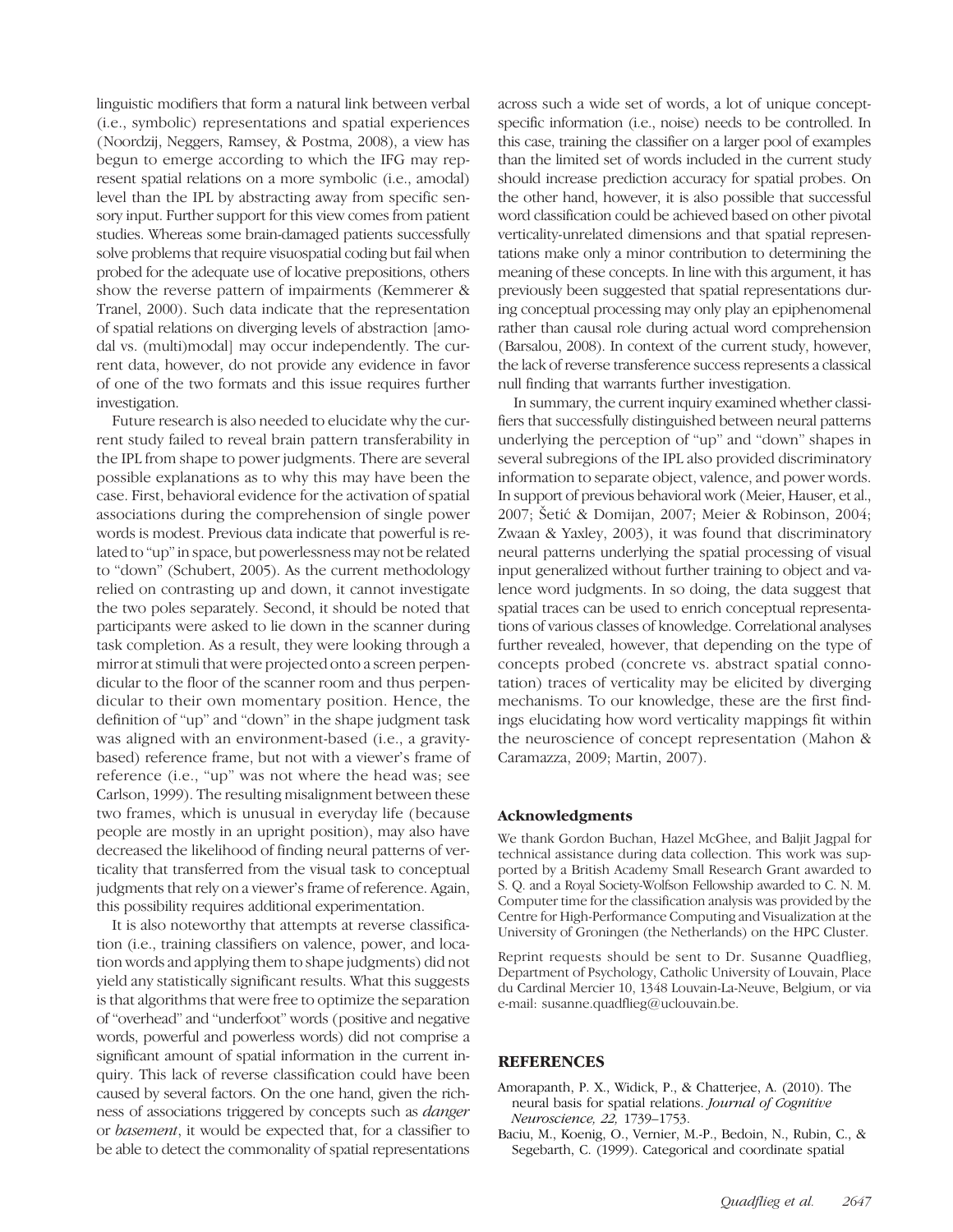relations: fMRI evidence for hemispheric specialization. NeuroReport, 10, 1373–1378.

Barsalou, L. W. (2008). Grounded cognition. Annual Review of Psychology, 59, 617–645.

Boroditsky, L., & Prinz, J. J. (2008). What thoughts are made of. In G. R. Semin & E. R. Smith (Eds.), Embodied grounding: Social, cognitive, affective, and neuroscientific approaches (pp. 98–115). Cambridge: Cambridge University Press.

Bradley, M. M., & Lang, P. J. (1999). Affective norms for English words (ANEW): Instruction manual and affective ratings. Technical Report C-1, The Center for Research in Psychophysiology, University of Florida.

Brandt, T., & Dietrich, M. (1999). The vestibular cortex. Its locations, functions, and disorders. Annals of the New York Academy of Sciences, 871, 293–312.

Calvert, G. A., Spence, C., & Stein, B. E. (2004). The handbook of multisensory processes. Cambridge, MA: The MIT Press.

Carlson, L. A. (1999). Selecting a reference frame. Spatial Cognition and Computation, 1, 365–379.

Casasanto, D. (2009). Embodiment of abstract concepts: Good and bad in right- and left-handers. Journal of Experimental Psychology: General, 138, 351–367.

Casasanto, D. (2010). Space for thinking. In V. Evans & P. Chilton (Eds.), Language, cognition, and space (pp. 453–478). London: Equinox Publishing.

Casasanto, D., & Dijkstra, K. (2010). Motor action and emotional memory. Cognition, 115, 179–185.

Chao, L. L., Haxby, J. V., & Martin, A. (1999). Attribute-based neural substrates in temporal cortex for perceiving and knowing about objects. Nature Neuroscience, 2, 913-919.

Chao, L. L., Weisberg, J., & Martin, A. (2002). Experience dependent modulation of category-related cortical activity. Cerebral Cortex, 12, 545–551.

Chatterjee, A. (2010). Disembodying cognition. Language and Cognition, 2, 79–116.

Childers, T. L., Houston, M. J., & Heckler, S. E. (1985). Measurement of individual differences in visual versus verbal information processing. Journal of Consumer Research, 12, 125–134.

Cohen, J. D., MacWhinney, B., Flatt, M., & Provost, J. (1993). PsyScope: A new graphic interactive environment for designing psychology experiments. Behavioral Research Methods, Instruments, and Computers, 25, 257–271.

Corradi-Dell'Aqua, C., Hesse, M. D., Rumiati, R. I., & Fink, G. R. (2008). Where is a nose with respect to a foot? The left posterior parietal cortex processes spatial relationships among body parts. Cerebral Cortex, 18, 2879–2890.

Crawford, L. E., Margolies, S. M., Drake, J. T., & Murphy, M. E. (2006). Affect biases memory of location: Evidence for the spatial representation of affect. Cognition and Emotion, 20, 1153–1169.

Damasio, H., Grabowski, T. J., Tranel, D., Ponto, L. L., Hichwa, R. D., & Damasio, A. R. (2001). Neural correlates of naming actions and of naming spatial relations. Neuroimage, 13, 1053–1064.

Dennett, D. C. (1969). Content and consciousness. London: Routledge & Kegan Paul.

Eickhoff, S. B., Weiss, P. H., Amunts, K., Fink, G. R., & Zilles, K. (2006). Identifying human parieto-insular vestibular cortex using fMRI and cytoarchitectonic mapping. Human Brain Mapping, 27, 611–621.

Estes, Z., Verges, M., & Barsalou, L. W. (2008). Head up, foot down: Object words orient attention to the objects' typical location. Psychological Science, 19, 93–97.

Etzel, J. A., Gazzola, V., & Keysers, C. (2009). An introduction to anatomical ROI-based fMRI classification analysis. Brain Research, 1282, 114–125.

Fan, Y., Shen, D., & Davatzikos, C. (2006). Detecting cognitive states from fMRI images by machine learning and multivariate classification. Proceedings of the 2006 Conference on Computer Vision and Pattern Recognition Workshop ISBN: 0-7695-2646-2.

Fodor, J. A. (1975). The language of thought. New York: Crowell.

Formisano, E., De Martino, F., & Valente, G. (2008). Multivariate analysis of fMRI time series: Classification and regression of brain responses using machine learning. Magnetic Resonance Imaging, 26, 921–934.

Gallese, V., & Lakoff, G. (2005). The brain's concepts: The role of the sensorymotor system in reason and language. Cognitive Neuropsychology, 22, 455–479.

Glenberg, A. M., & Kaschak, M. P. (2002). Grounding language in action. Psychonomic Bulletin & Review, 9, 558–565.

Glenberg, A. M., & Robertson, D. A. (2000). Symbol grounding and meaning: A comparison of high-dimensional and embodied theories of meaning. Journal of Memory and Language, 43, 379–401.

Golland, P., & Fischl, B. (2003). Permutation tests for classification: Towards statistical significance in image-based studies. In C. J. Taylor & J. A. Noble (Eds.), Information processing in medical imaging (pp. 330–341). Berlin/ Heidelberg: Springer.

Hauk, O., Davis, M. H., Kherif, F., & Pulvermüller, F. (2008). Imagery or meaning? Evidence for a semantic origin of category-specific brain activity in metabolic imaging. European Journal of Neuroscience, 27, 1856–1866.

Indovina, I., Maffei, V., Bosco, G., Zago, M., Macaluso, E., & Lacquaniti, F. (2005). Representation of visual gravitational motion in the human vestibular cortex. Science, 308, 416–419.

Jackendoff, R. (2002). Foundations of language: Brain, meaning, grammar, evolution. Oxford University Press.

Jeannerod, M. (2001). Neural simulation of action: A unifying mechanism for motor cognition. Neuroimage, 14, 103–109.

Kemmerer, D. (2006). The semantics of space: Integrating linguistic typology and cognitive neuroscience. Neuropsychologia, 44, 1607–1621.

Kemmerer, D., & Tranel, D. (2000). A double dissociation between linguistic and perceptual representations of spatial relationships. Cognitive Neuropsychology, 17, 393–414.

Knops, A., Thirion, B., Hubbard, E. M., Michel, V., & Dehaene, S. (2009). Recruitment of an area involved in eye movements during mental arithmetic. Science, 324, 1583–1585.

Kriegeskorte, N., Cusack, R., & Bandettini, P. (2010). How does an fMRI voxel sample the neuronal activity pattern: Compact-kernel or complex spatiotemporal filter? Neuroimage, 49, 1965–1976.

Lakoff, G. (2008). The neural theory of metaphor. In R. W. Gibbs (Ed.), Cambridge handbook of metaphor and thought (pp. 17–38). Cambridge, MA: Cambridge University Press.

Lakoff, G., & Johnson, M. (1999). Philosophy in the flesh: The embodied mind and its challenge to Western thought. Chicago: University of Chicago Press.

Macaluso, E., & Driver, J. (2005). Multisensory spatial interactions: A window onto functional integration in the human brain. Trends in Neurosciences, 28, 264–271.

Mahon, B. Z., & Caramazza, A. (2009). Concepts and categories: A cognitive neuropsychological perspective. Annual Review of Psychology, 60, 27–51.

Marques, J. F., Canessa, N., Siri, S., Catricalà, E., & Cappa, S. (2008). Conceptual knowledge in the brain: fMRI evidence for featural organization. Brain Research, 1194, 90–99.

Martin, A. (2007). The representation of object concepts in the brain. Annual Review of Psychology, 58, 25–45.